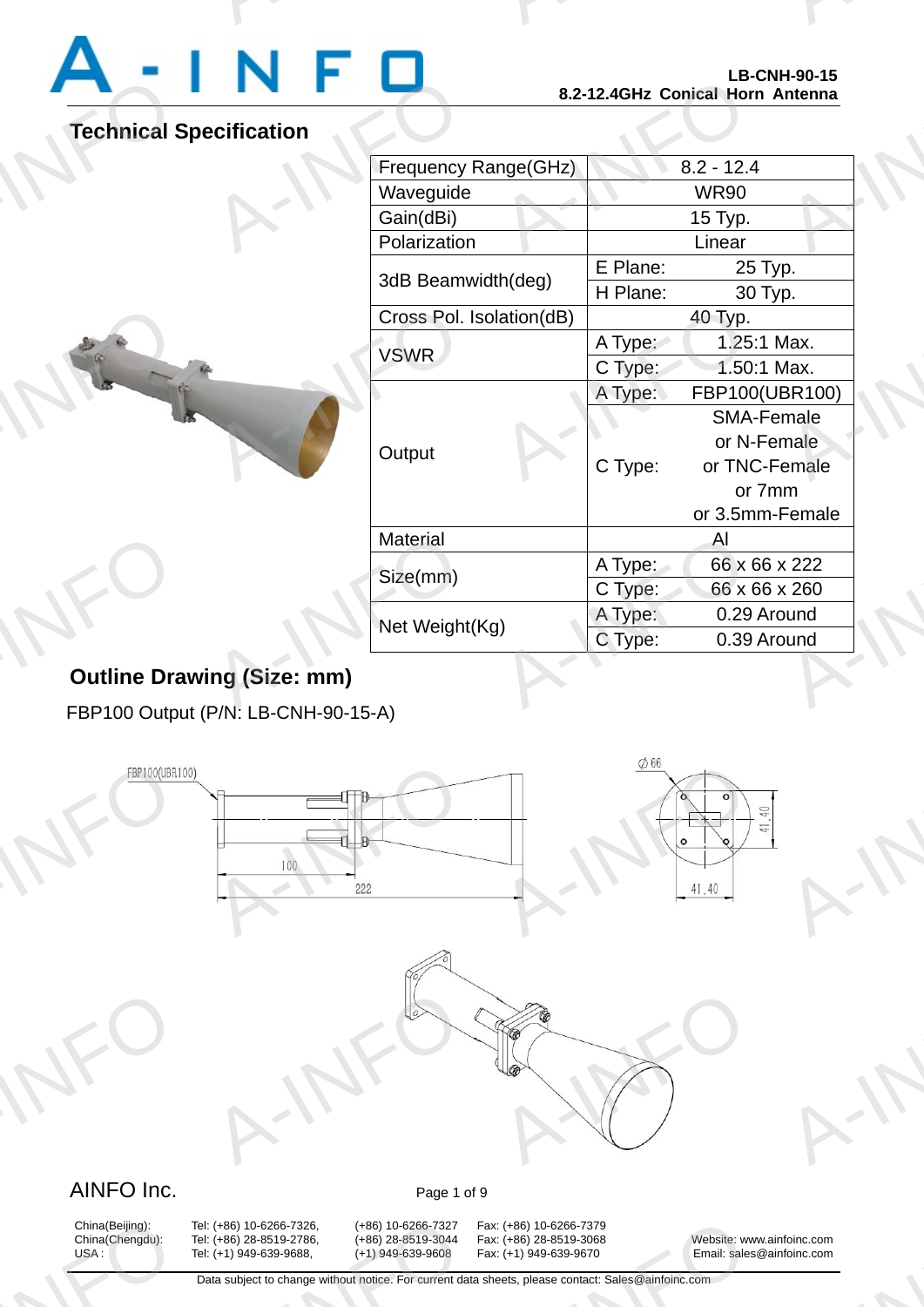A-INFO

A-INFO

A-INFO

A-INFORMATION CONTINUES.

### SMA-Female Output (P/N: LB-CNH-90-15-C-SF)

For N-Female, TNC- Female, 7mm or 3.5mm-Female output outline drawing, please contact A-INFO.

A-INFORMATION CONTINUES.



SMA-Female Output with Round Mounting Bracket (Option, P/N: LB-CNH-90-15-MB) For N-Female, TNC- Female, 7mm or 3.5mm-Female output outline drawing, please contact A-INFO.



China(Beijing):<br>China(Chengdu):<br>USA :

(+86) 10-6266-7326, (+86) 10-6266-7327<br>
(+86) 28-8519-2786, (+86) 28-8519-3044<br>
(+1) 949-639-9688, (+1) 949-639-9608<br>
ta subject to change without notice. For current da

China(Beijing): Tel: (+86) 10-6266-7326, (+86) 10-6266-7327 Fax: (+86) 10-6266-7379

China(Chengdu): Tel: (+86) 28-8519-2786, (+86) 28-8519-3044 Fax: (+86) 28-8519-3068 Website: www.ainfoinc.com USA : Tel: (+1) 949-639-9688, (+1) 949-639-9608 Fax: (+1) 949-639-9670 Email: sales@ainfoinc.com Foinc.com

Data subject to change without notice. For current data sheets, please contact: Sales@ainfoinc.com :: (+86) 10-6266-7379<br>
:: (+86) 28-8519-3068<br>
:: (+1) 949-639-9670 Email: sales<br>
eets, please contact: Sales@ainfoinc.com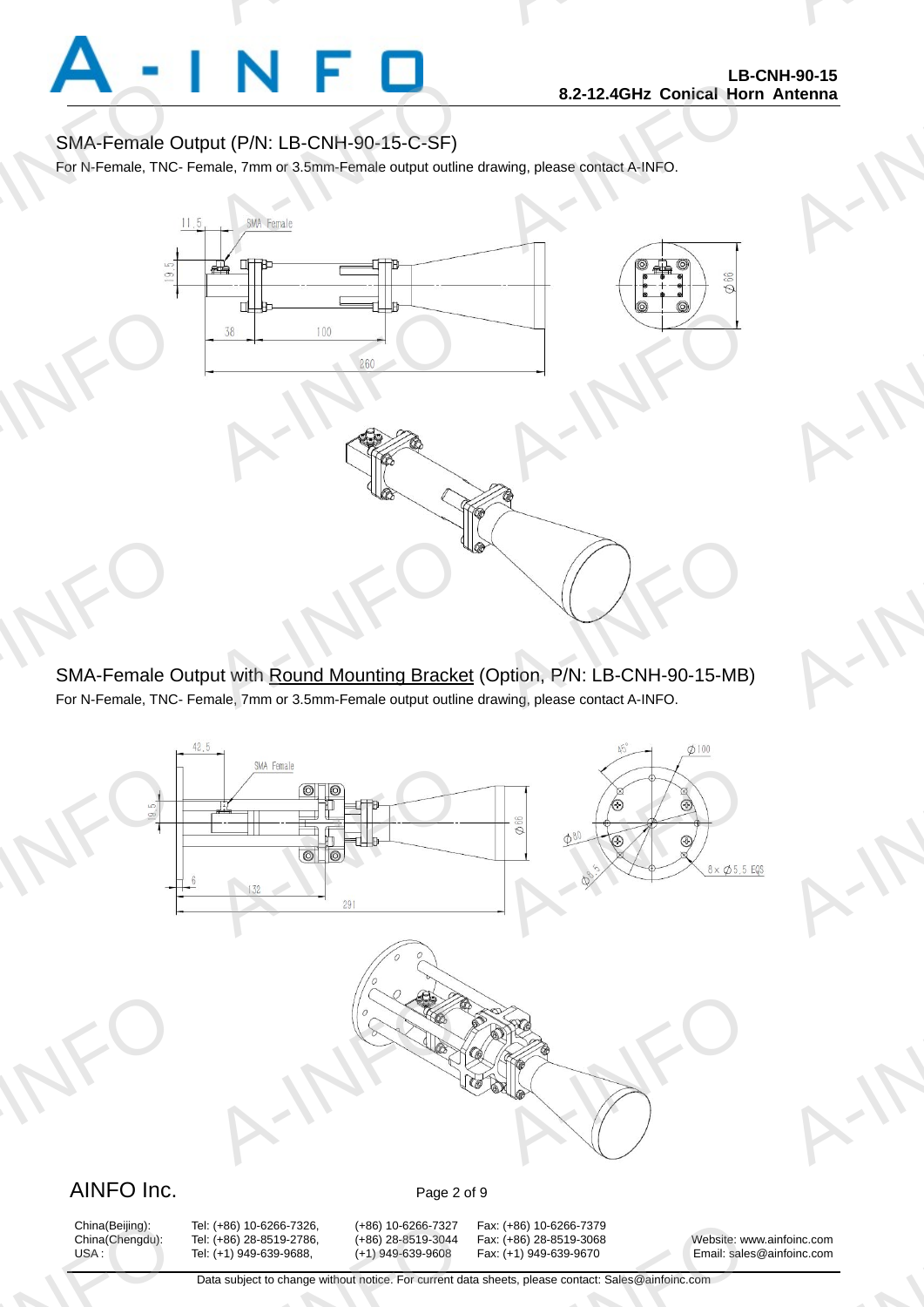

A-INFO

A-INFO

A-INFO

A-INFO

SMA-Female Output with L Type Mounting Bracket (Option, P/N: LB-CNH-90-15-MBL)

For N-Female, TNC- Female, 7mm or 3.5mm-Female output outline drawing, please contact A-INFO.

A-INFORMATION CONTINUES.





A-INFORMATION CONTINUES.









A-IFO

## AINFO Inc. Page 3 of 9

A-INFO

A-INFO

China(Beijing):<br>China(Chengdu):<br>USA :

(+86) 10-6266-7326, (+86) 10-6266-7327<br>
(+86) 28-8519-2786, (+86) 28-8519-3044<br>
(+1) 949-639-9688, (+1) 949-639-9608<br>
ta subject to change without notice. For current da

A-IFO

China(Beijing): Tel: (+86) 10-6266-7326, (+86) 10-6266-7327 Fax: (+86) 10-6266-7379<br>China(Chengdu): Tel: (+86) 28-8519-2786, (+86) 28-8519-3044 Fax: (+86) 28-8519-3068 :: (+86) 10-6266-7379<br>
:: (+86) 28-8519-3068<br>
:: (+1) 949-639-9670 Email: sales<br>
eets, please contact: Sales@ainfoinc.com

Website: www.ainfoinc.com USA : Tel: (+1) 949-639-9688, (+1) 949-639-9608 Fax: (+1) 949-639-9670 Email: sales@ainfoinc.com Foinc.com

Data subject to change without notice. For current data sheets, please contact: Sales@ainfoinc.com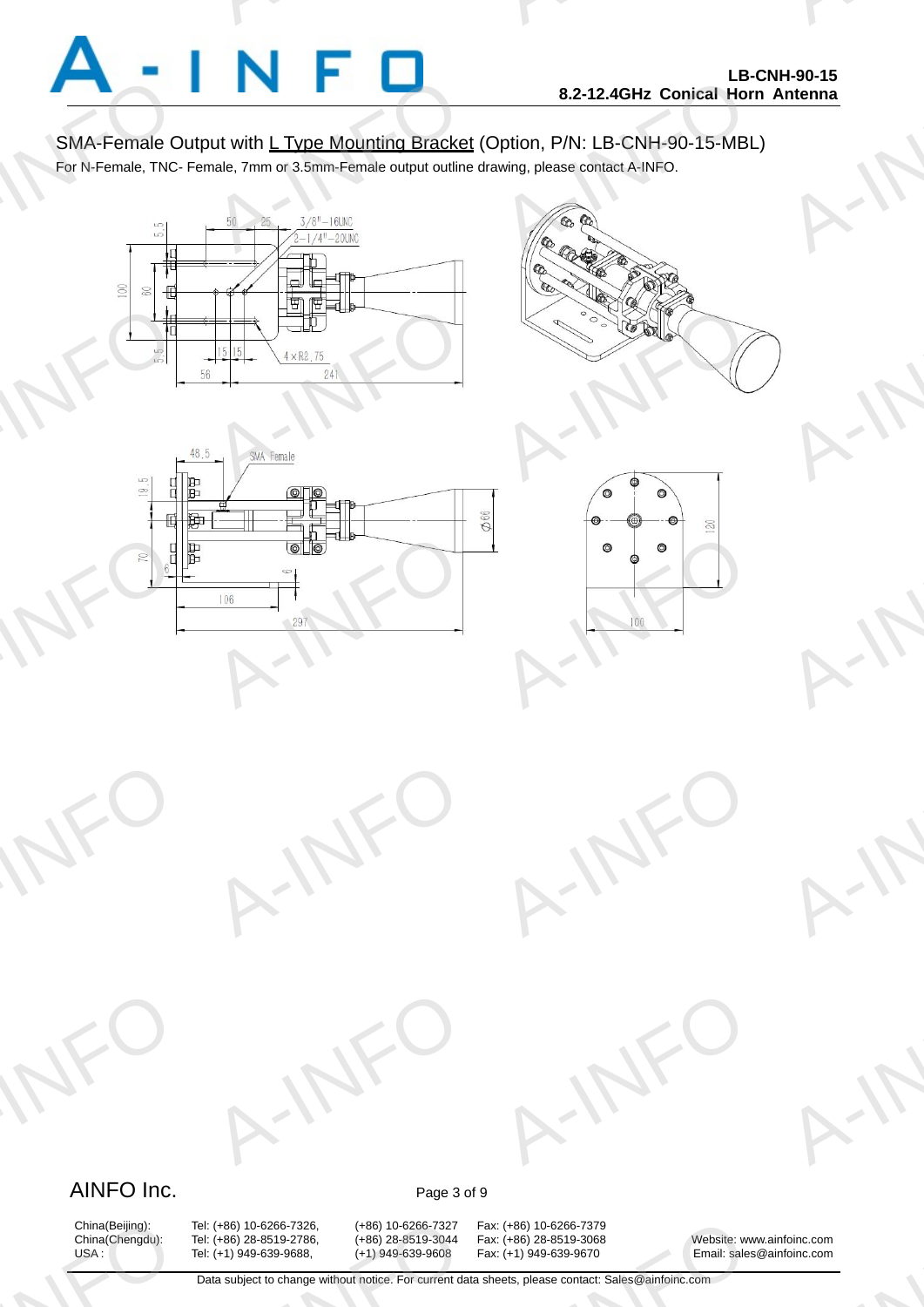

A-INFO

A-INFO

A-INFO

A-INFO

A-INFO

A-INFORMATION CONTINUES.

**Flange Drawing (Size: mm)** 



# A-INFORM

# AINFO Inc. Page 4 of 9

China(Beijing):<br>China(Chengdu):<br>USA :

China(Beijing): Tel: (+86) 10-6266-7326, (+86) 10-6266-7327 Fax: (+86) 10-6266-7379<br>China(Chengdu): Tel: (+86) 28-8519-2786, (+86) 28-8519-3044 Fax: (+86) 28-8519-3068 (+86) 10-6266-7326, (+86) 10-6266-7327<br>
(+86) 28-8519-2786, (+86) 28-8519-3044<br>
(+1) 949-639-9688, (+1) 949-639-9608<br>
ta subject to change without notice. For current da

:: (+86) 10-6266-7379<br>
:: (+86) 28-8519-3068<br>
:: (+1) 949-639-9670 Email: sales<br>
eets, please contact: Sales@ainfoinc.com

Tel: (+86) 28-8519-2786, (+86) 28-8519-3044 Fax: (+86) 28-8519-3068 Website: www.ainfoinc.com<br>
Tel: (+1) 949-639-9608 Fax: (+1) 949-639-9670 Email: sales@ainfoinc.com USA : Tel: (+1) 949-639-9688, (+1) 949-639-9608 Fax: (+1) 949-639-9670 Email: sales@ainfoinc.com Foinc.com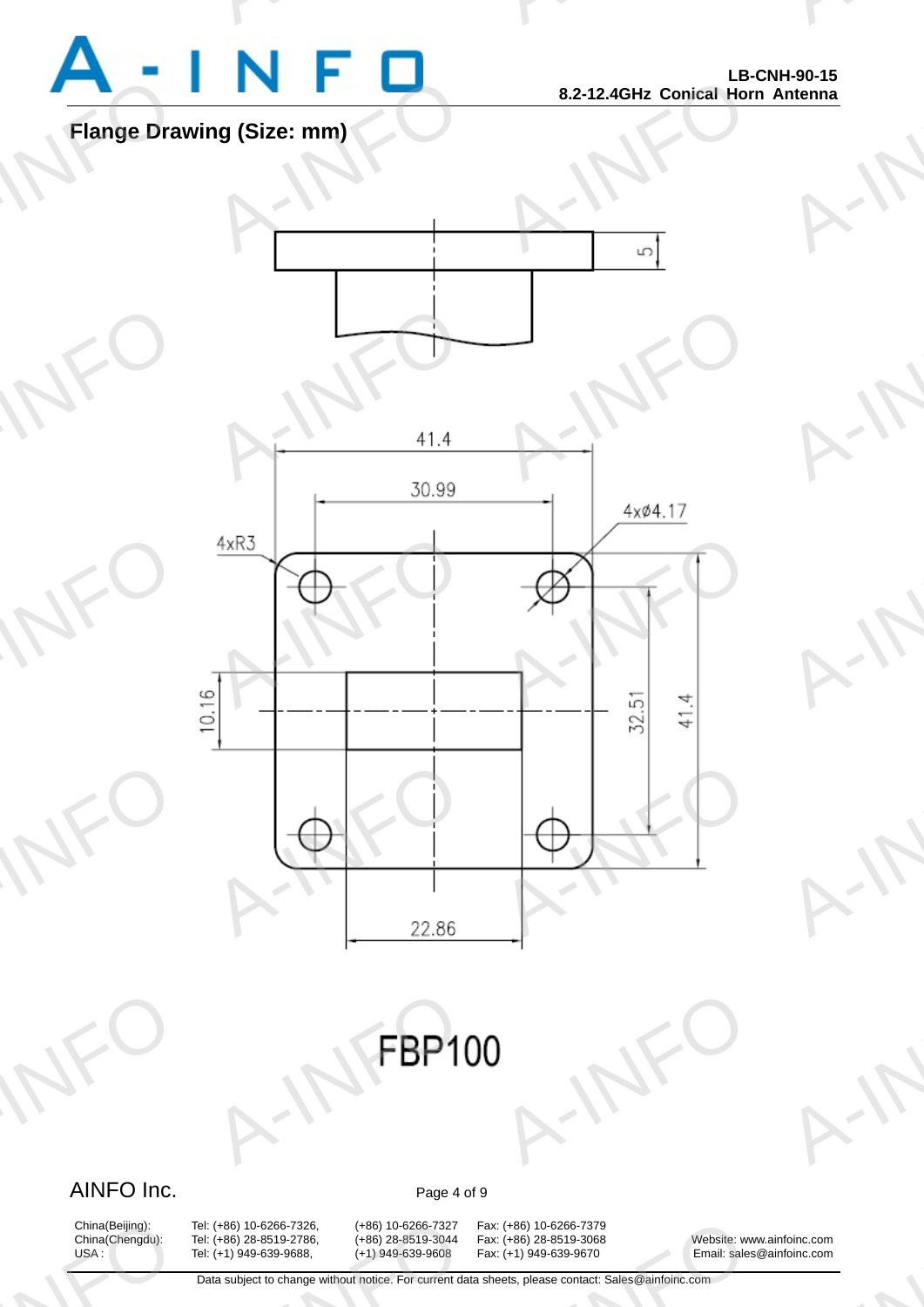# Test Result<br>1. Gain & An

A-INFORMATION CONTINUES.

A-INFO

A-INFO

A-INFO

A-INFORMATION CONTINUES.

## **Test Results**

**1. Gain & Antenna Factor** 



40.0 R-INFORMED 38 A-IFO A-INFO A-IF (E) 8.2 8.8 9.4 10.0 10.6 11.2 11.8 12

## AINFO Inc. Page 5 of 9

China(Beijing):<br>China(Chengdu):<br>USA :

(+86) 10-6266-7326, (+86) 10-6266-7327<br>
(+86) 28-8519-2786, (+86) 28-8519-3044<br>
(+1) 949-639-9688, (+1) 949-639-9608<br>
ta subject to change without notice. For current da

China(Beijing): Tel: (+86) 10-6266-7326, (+86) 10-6266-7327 Fax: (+86) 10-6266-7379 China(Chengdu): Tel: (+86) 28-8519-2786, (+86) 28-8519-3044 Fax: (+86) 28-8519-3068 Website: www.ainfoinc.com USA : Tel: (+1) 949-639-9688, (+1) 949-639-9608 Fax: (+1) 949-639-9670 Email: sales@ainfoinc.com :: (+86) 10-6266-7379<br>
:: (+86) 28-8519-3068<br>
:: (+1) 949-639-9670 Email: sales<br>
eets, please contact: Sales@ainfoinc.com

Foinc.com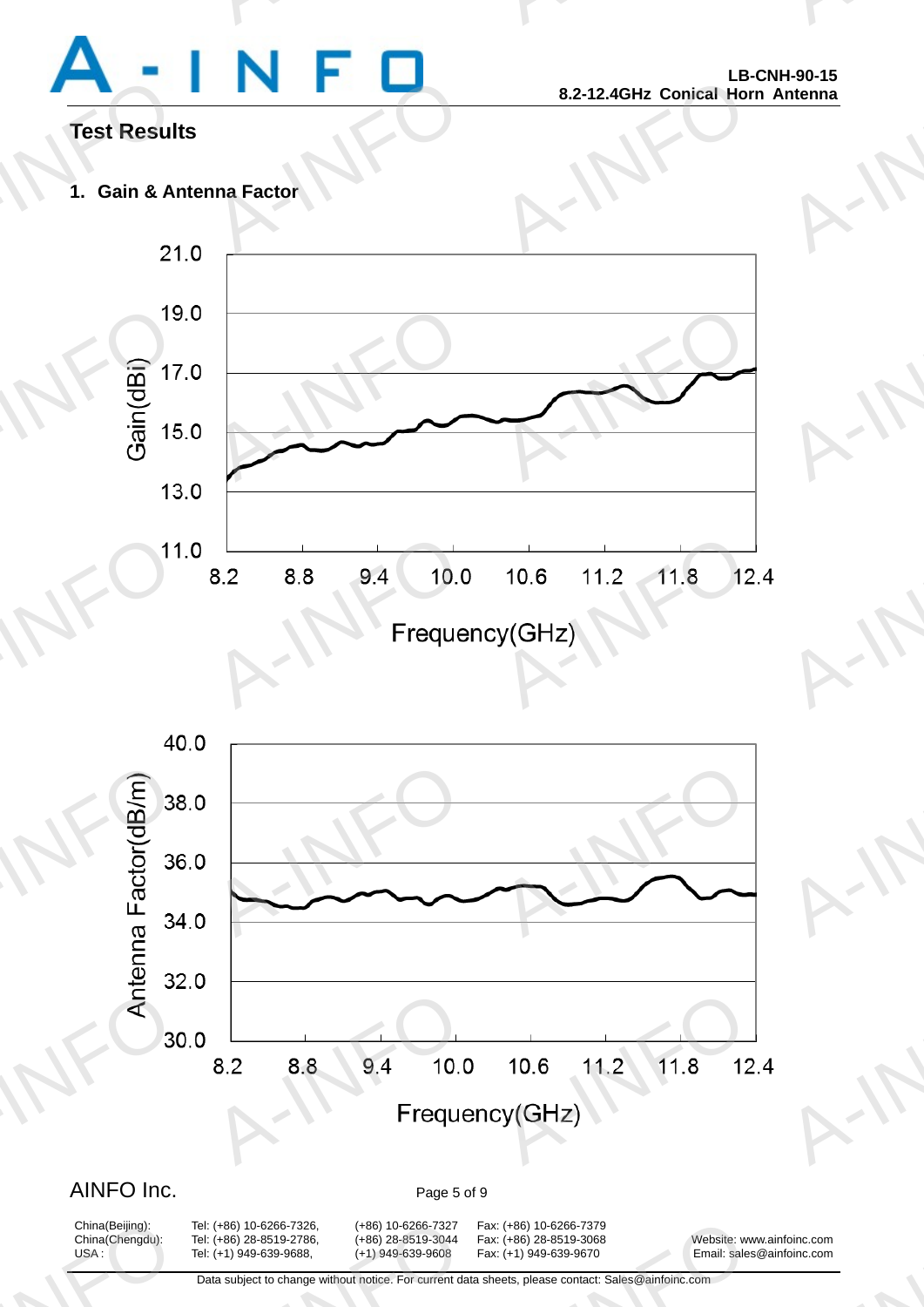

A-INFO

A-INFO

A-INFO

A-INFORMATION CONTINUES.

A-IFO

A-IFO

### **2. Cross Polarization Isolation**



## AINFO Inc. Page 6 of 9

A-INFO

A-INFO

China(Beijing):<br>China(Chengdu):<br>USA :

(+86) 10-6266-7326, (+86) 10-6266-7327<br>
(+86) 28-8519-2786, (+86) 28-8519-3044<br>
(+1) 949-639-9688, (+1) 949-639-9608<br>
ta subject to change without notice. For current da

A-IFO

A-IFO

China(Beijing): Tel: (+86) 10-6266-7326, (+86) 10-6266-7327 Fax: (+86) 10-6266-7379

China(Chengdu): Tel: (+86) 28-8519-2786, (+86) 28-8519-3044 Fax: (+86) 28-8519-3068 Website: www.ainfoinc.com USA : Tel: (+1) 949-639-9688, (+1) 949-639-9608 Fax: (+1) 949-639-9670 Email: sales@ainfoinc.com Foinc.com

Data subject to change without notice. For current data sheets, please contact: Sales@ainfoinc.com :: (+86) 10-6266-7379<br>
:: (+86) 28-8519-3068<br>
:: (+1) 949-639-9670 Email: sales<br>
eets, please contact: Sales@ainfoinc.com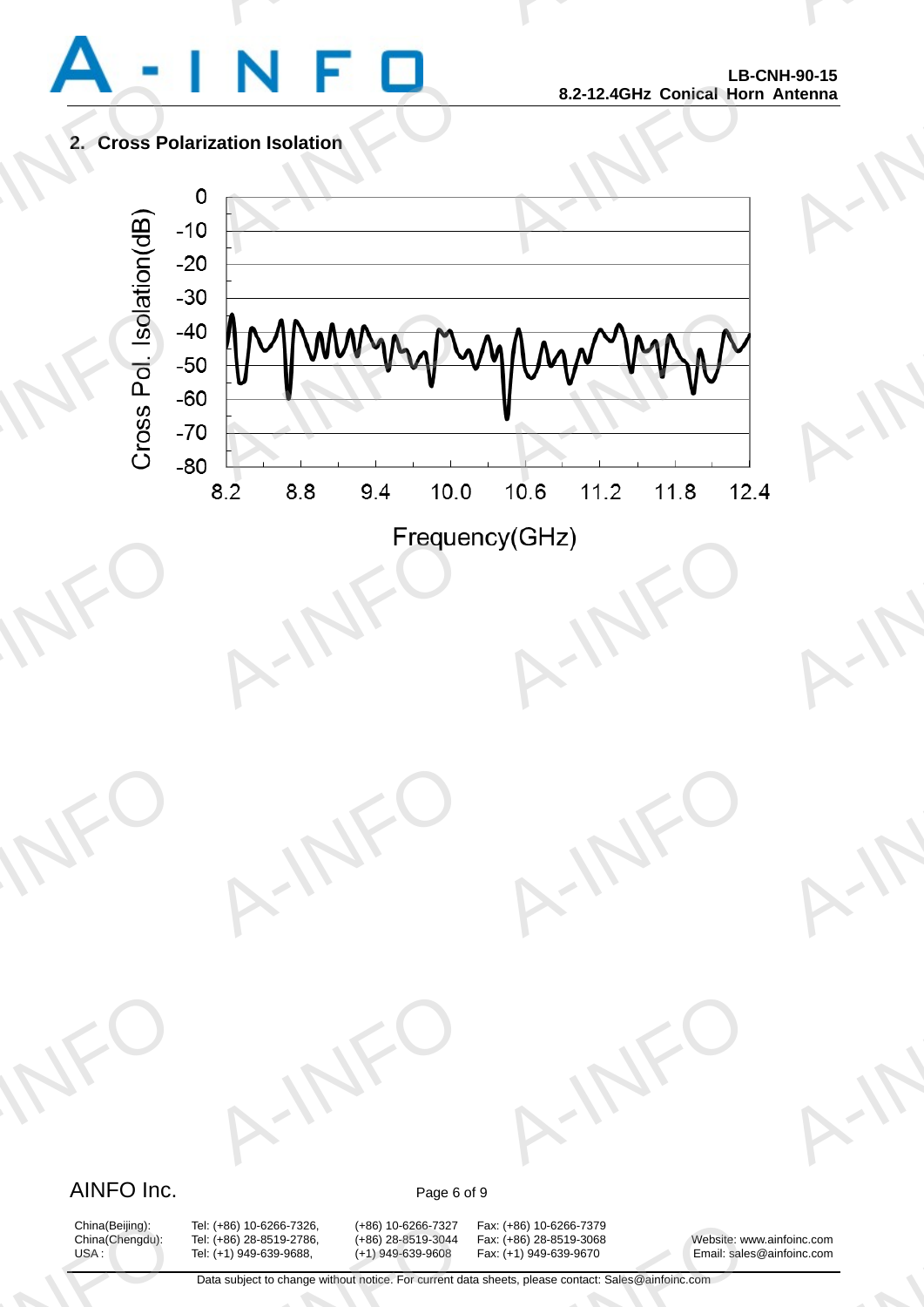A-INFO

A-INFO

A-INFO

A-INFO

A-INFO

A-INFORMATION CONTINUES.

### **3. VSWR\_A Type**



### AINFO Inc. Page 7 of 9

China(Beijing):<br>China(Chengdu):<br>USA :

China(Beijing): Tel: (+86) 10-6266-7326, (+86) 10-6266-7327 Fax: (+86) 10-6266-7379 (+86) 10-6266-7326, (+86) 10-6266-7327<br>
(+86) 28-8519-2786, (+86) 28-8519-3044<br>
(+1) 949-639-9688, (+1) 949-639-9608<br>
ta subject to change without notice. For current da

China(Chengdu): Tel: (+86) 28-8519-2786, (+86) 28-8519-3044 Fax: (+86) 28-8519-3068 Website: www.ainfoinc.com USA : Tel: (+1) 949-639-9688, (+1) 949-639-9608 Fax: (+1) 949-639-9670 Email: sales@ainfoinc.com Foinc.com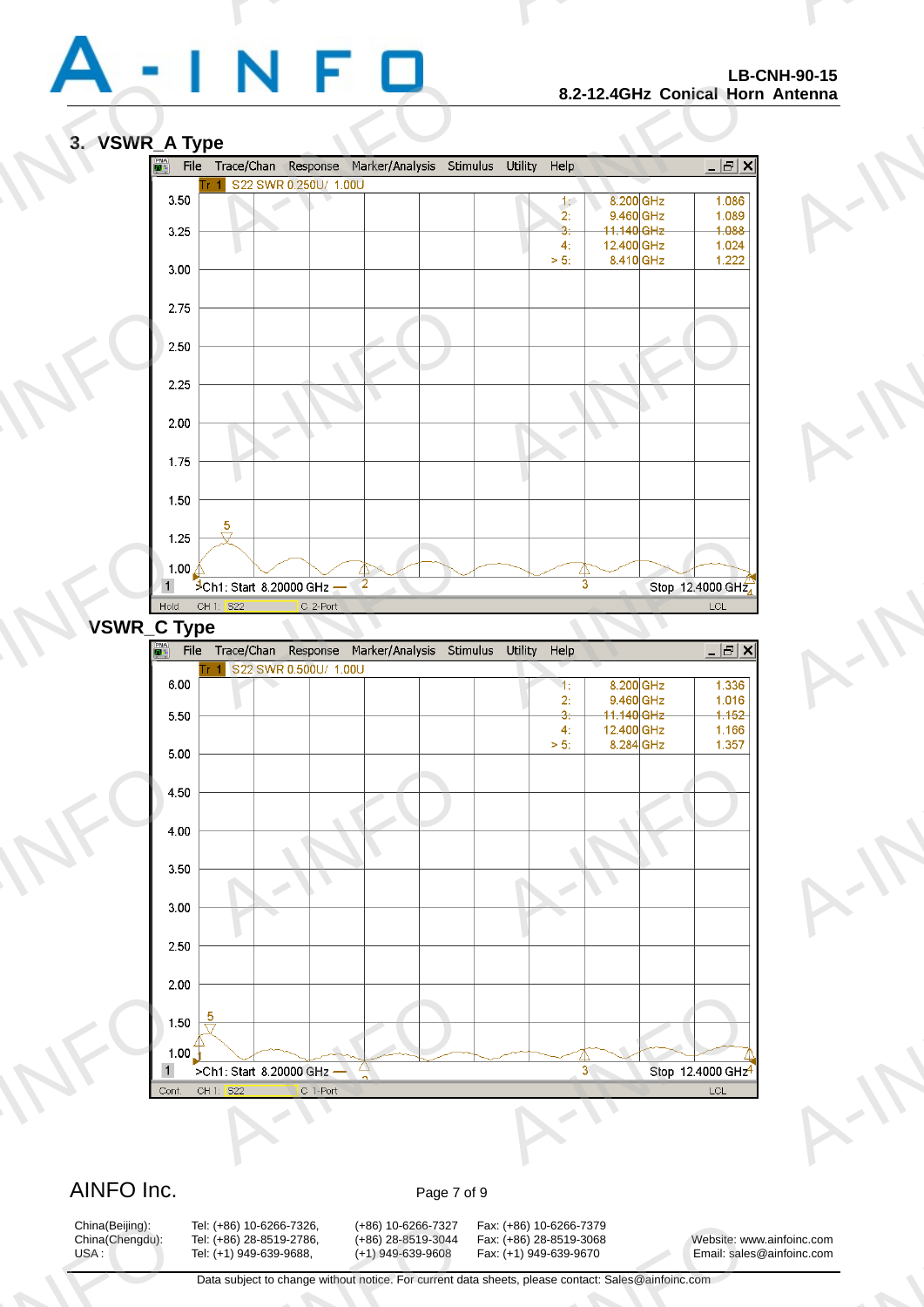A-INFO

A-INFORMATION CONTINUES.

### **4. Pattern**







### AINFO Inc. Page 8 of 9

China(Beijing):<br>China(Chengdu):<br>USA :

(+86) 10-6266-7326, (+86) 10-6266-7327<br>
(+86) 28-8519-2786, (+86) 28-8519-3044<br>
(+1) 949-639-9688, (+1) 949-639-9608<br>
ta subject to change without notice. For current da

China(Beijing): Tel: (+86) 10-6266-7326, (+86) 10-6266-7327 Fax: (+86) 10-6266-7379 China(Chengdu): Tel: (+86) 28-8519-2786, (+86) 28-8519-3044 Fax: (+86) 28-8519-3068 Website: www.ainfoinc.com USA : Tel: (+1) 949-639-9688, (+1) 949-639-9608 Fax: (+1) 949-639-9670 Email: sales@ainfoinc.com :: (+86) 10-6266-7379<br>
:: (+86) 28-8519-3068<br>
:: (+1) 949-639-9670 Email: sales<br>
eets, please contact: Sales@ainfoinc.com

Foinc.com